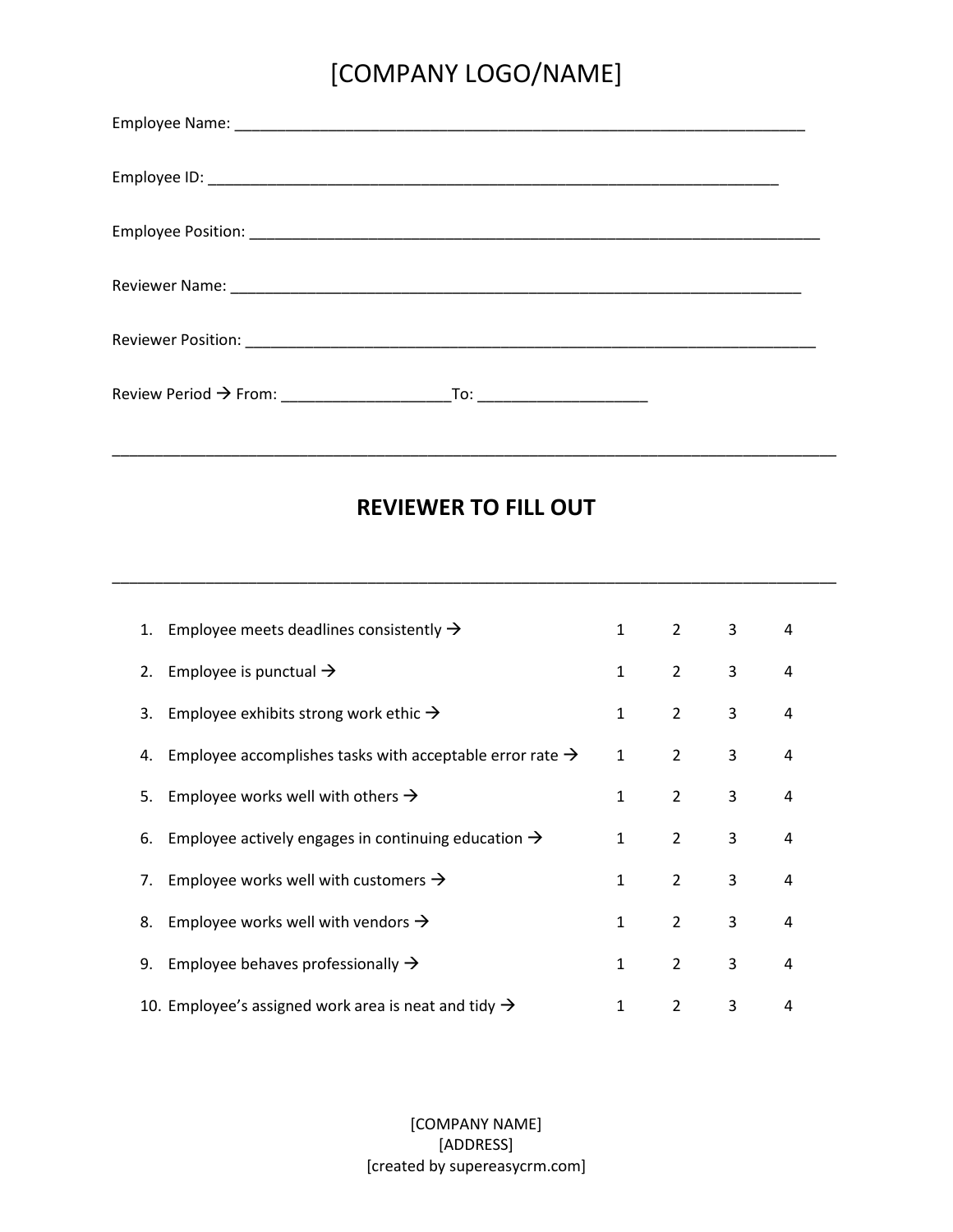\_\_\_\_\_\_\_\_\_\_\_\_\_\_\_\_\_\_\_\_\_\_\_\_\_\_\_\_\_\_\_\_\_\_\_\_\_\_\_\_\_\_\_\_\_\_\_\_\_\_\_\_\_\_\_\_\_\_\_\_\_\_\_\_\_\_\_\_\_\_\_\_\_\_\_\_\_\_\_\_\_\_

#### **EMPLOYEE TO FILL OUT**

\_\_\_\_\_\_\_\_\_\_\_\_\_\_\_\_\_\_\_\_\_\_\_\_\_\_\_\_\_\_\_\_\_\_\_\_\_\_\_\_\_\_\_\_\_\_\_\_\_\_\_\_\_\_\_\_\_\_\_\_\_\_\_\_\_\_\_\_\_\_\_\_\_\_\_\_\_\_\_\_\_\_\_\_\_

| 1. | Employer provides safe environment to work $\rightarrow$                  | 1            | 2              | 3 | 4 |
|----|---------------------------------------------------------------------------|--------------|----------------|---|---|
| 2. | Employer has adequate discussions about work requirements $\rightarrow$ 1 |              | $\overline{2}$ | 3 | 4 |
| 3. | Employer provides educational opportunities $\rightarrow$                 | 1            | 2              | 3 | 4 |
| 4. | Employer sets realistic expectations $\rightarrow$                        | 1            | $\overline{2}$ | 3 | 4 |
| 5. | Employment here fulfills my professional goals $\rightarrow$              | 1            | 2              | 3 | 4 |
| 6. | Supervisor(s)/Department head(s) are approachable $\rightarrow$           | 1            | 2              | 3 | 4 |
| 7. | Disciplinary actions are handled respectfully $\rightarrow$               | $\mathbf{1}$ | $\mathcal{P}$  | 3 | 4 |
| 8. | Work life balance is acceptable $\rightarrow$                             | 1            | 2              | 3 | 4 |
| 9. | Work schedule allows for a personal life $\rightarrow$                    | 1            | $\overline{2}$ | 3 | 4 |
|    | 10. I am experiencing burnout $\rightarrow$                               | 1            | $\overline{2}$ | 3 | 4 |

#### **PERFORMANCE APPRAISAL (REVIEWER)**

\_\_\_\_\_\_\_\_\_\_\_\_\_\_\_\_\_\_\_\_\_\_\_\_\_\_\_\_\_\_\_\_\_\_\_\_\_\_\_\_\_\_\_\_\_\_\_\_\_\_\_\_\_\_\_\_\_\_\_\_\_\_\_\_\_\_\_\_\_\_\_\_\_\_\_\_\_\_\_\_\_\_\_\_\_

\_\_\_\_\_\_\_\_\_\_\_\_\_\_\_\_\_\_\_\_\_\_\_\_\_\_\_\_\_\_\_\_\_\_\_\_\_\_\_\_\_\_\_\_\_\_\_\_\_\_\_\_\_\_\_\_\_\_\_\_\_\_\_\_\_\_\_\_\_\_\_\_\_\_\_\_\_\_\_\_\_\_\_\_\_

| 1. Employee eligible for salary increase? Y / N |             |
|-------------------------------------------------|-------------|
| 2. Salary increase (if applicable):             | (hour/year) |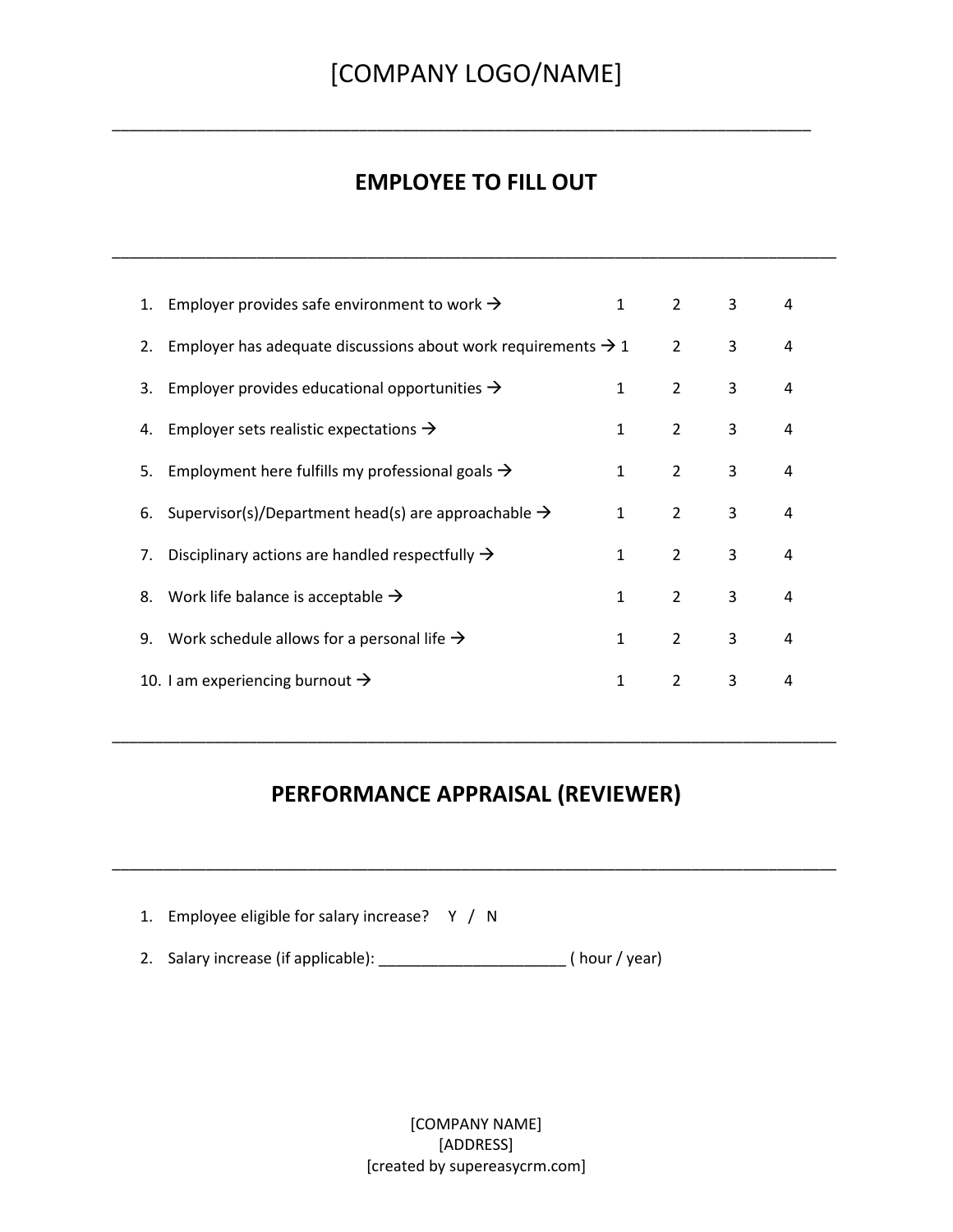## [COMPANY LOGO/NAME]

### **GOALS (REVIEWER)**

Educational: Job Specific: [COMPANY NAME]

[ADDRESS] [created by supereasycrm.com]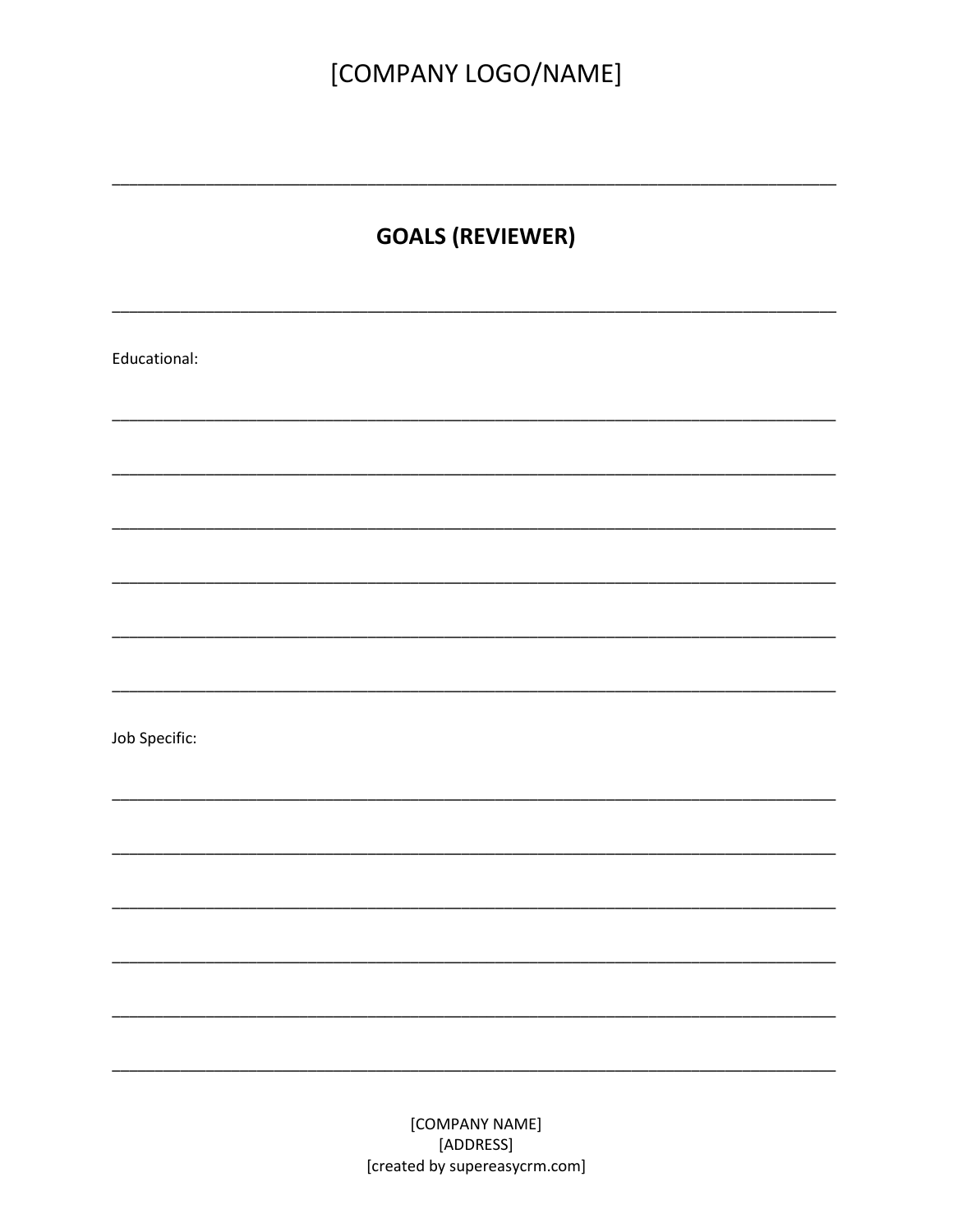### **COMMENTS (REVIEWER)**

Educational: